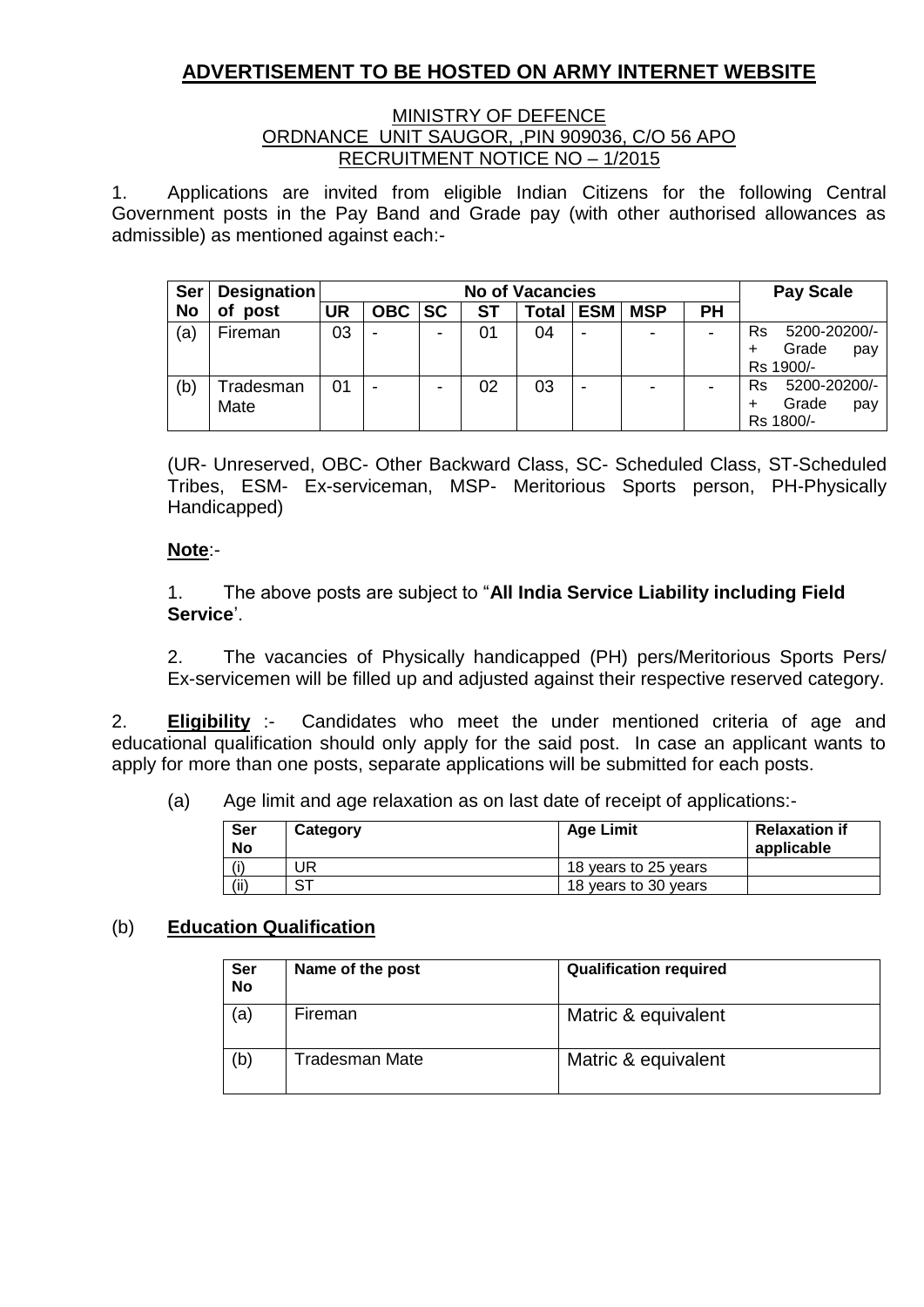| Ser<br><b>No</b> | Name of the post | <b>Physical measurement (qualifying)</b>                                                                                                                                                                                                           |
|------------------|------------------|----------------------------------------------------------------------------------------------------------------------------------------------------------------------------------------------------------------------------------------------------|
| (i)              | Fireman          | Height without shoes - 165 cms.<br>$\left( 1\right)$<br>(a concession of 2.5 cms shall be allowed for members of<br>schedule tribes)<br>(ii)<br>Chest un-expanded) $-81.5$ cms.<br>(iii)<br>Chest (expanded) – 85 cms.<br>(iv)<br>Weight - 50 kgs. |

3. Govt servant applying for any posts will get an age relaxation upto 40 years (45 years in case of SC/ST). The Govt servant must furnish a "**No Objection Certificate**" from their employer/office at the time of the test else their candidature will be cancelled.

4. **Last date for receipt of applications.** Last date for receipt of application will be 21 days from the date of publication of the advertisement in the news papers/Indian Army web portal [\(www.indianarmy.nic.in\)](http://www.indianarmy.nic.in/). In case of candidates belonging to Assam, Meghalaya, Arunachal Pradesh, Mizoram, Sikkim, Ladakh Sub Division of Jammu and Kashmir State, Lahaul and Spiti District of Pangi Sub Division of Chamba District of Himachal Pradesh, Andaman & Nicobar Island & Lakshwadeep the last date for receipt of application shall be 28 days from the date of publication of this advertisement. However the crucial date of determining the age limit for all shall be 21 days from the date of publication of advertisement.

5. Candidate should specifically note the late delivery of call letters for test/examination intimation due to postal delay (such as envelops wrongly addressed, delivered elsewhere etc) will not be entertained and no correspondence will be made in this regard.

6. The SC/ST/OBC candidates who apply against Gen (UR) vacancies are not eligible for the age and other concession meant for SC/ST/OBC.

7. Certificate of experience in the trade where experience is desirable be produced.

8. Photocopy of the following documents/certificate are to be attached alongwith application duly self attested:-

(a) Two passport size photographs duly attested, one on right corner of application and one on acknowledgement card.

(b) Attested copies of following certificates will also be submitted with application:-

- (i) Education qualification certificate.
- (ii) Date of birth certificate.
- (iii) Caste certificate where applicable.

(iv) Discharge certificate for Ex-serviceman or No Objection Certificate from the competent authority for serving Defence Personnel who are completing the prescribed period of Army Services within a yea from the last date for receiving application.

(c) A self addressed envelope affixed with a postal stamp of Rs 25/- will also be att with the application.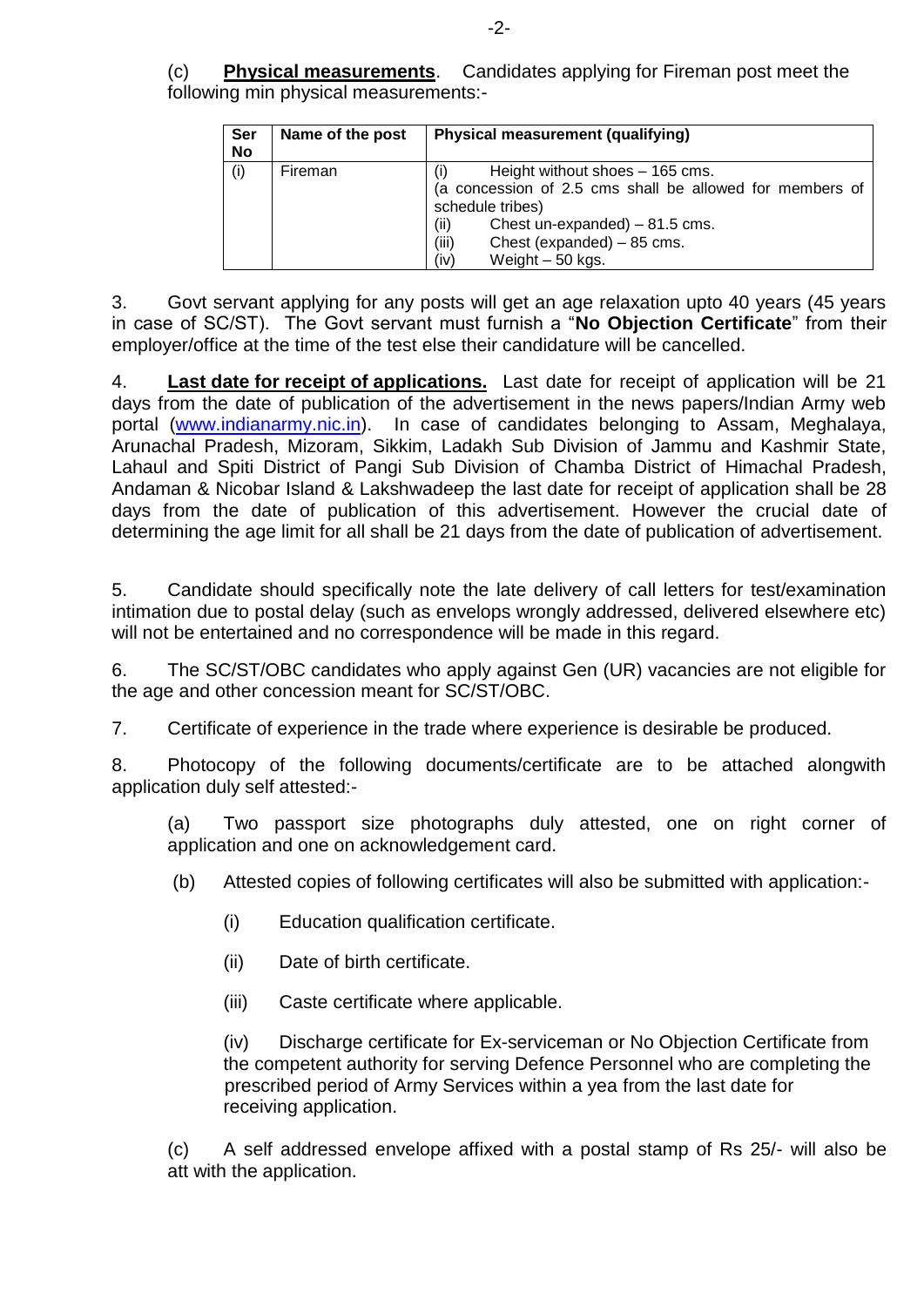9. **Points for rejection of application**. Application received after the due date (even due to postal delay) will be rejected invariably and no correspondence will be entertained. The following acts/omissions would render a candidate/applicant disqualified:-

(a) Application that are not in the prescribed format or are incomplete or unsigned or undated.

(b) Furnishing of false and inaccurate or dubious information, submission of false/ tempered documents.

(c) If envelope is not superscibed with the name of the post applied and category or incorrect name of the post and category on the envelope and application.

(d) Applications submitted without self addressed envelope/postal stamps.

(e) Application not accompanied by self-attested copies of certificates/prescribed certificates in support of age, educational qualification, caste, disability & discharge.

(f) Applications submitted without self attested copies of photographs.

(g) More than one application submitted by the candidate for the same post or more than one post applied for on the same application.

(h) Any other deemed irregularity or reason as observed by the Board of Officers.

(j) Canvassing on the application in any form or bringing any influence, political or otherwise will entail disqualification.

(k) In case the candidate is found using unfair means or adopting any malpractice at any stage of the selection process/tests.

(l) If the candidate is underage or overage on closing date of receipt of application specified at para 2 & 4 above.

(m) If the candidate is found not possessing the essential qualification or physical parameters required for the post.

### 10. Place of Tests : **ORDNANCE UNIT, SAUGOR – 470001 (MADHYA PRADESH)**

11. Application should be sent to the following address in a sealed envelope:-

Commanding Officer Ordnance Unit PIN : 903036 C/O 56 APO

12. No screening of application is required in case of Trade/Skill tests or Physical tests where required. Trade/Skill tests or Physical tests are qualifying in nature. The candidate who fails to qualify in Trade/Skill tests or Physical tests (wherever applicable) shall not be permitted to undergo written test. Possessing of typing speed is a pre-requisite for the post of Lower Division Clerk. However in case of Physical Handicapped (PH) candidate, the individual will be permitted to join the appointment without passing the typing test, which he/ she can pass within a period of two years probation period.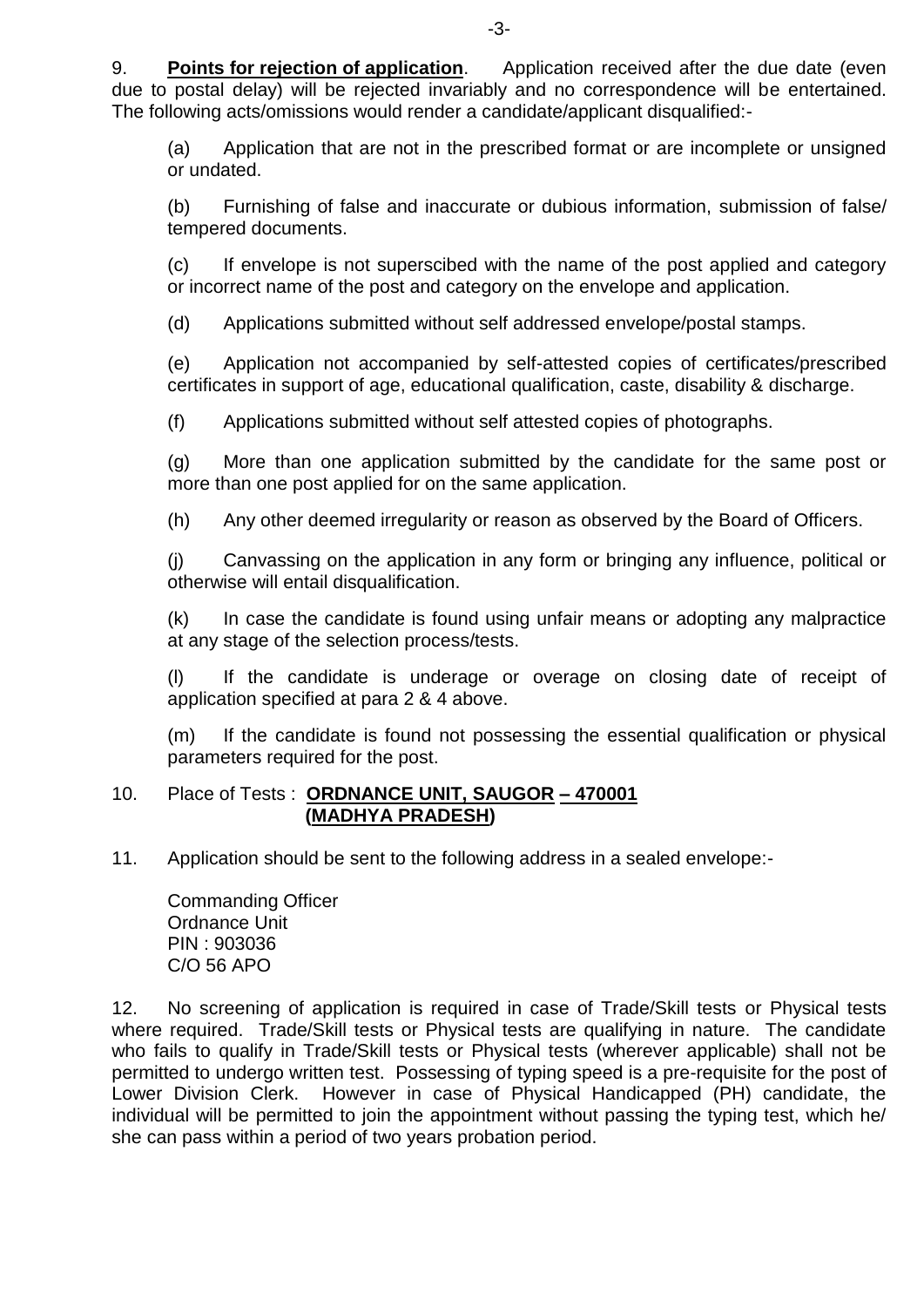13. It is made clear that merely fulfilling the basic essential qualification /requirement does not automatically entitle a person to be called for tests. The selection will be made strictly on the merit basis. The decision of appointing authority regarding selection/ rejection will be final. It is also made clear that the number of posts/vacancies is tentative and recruitment process can be cancelled/ suspended/terminated by the Comdt/CO/OC at any stage due to administrative reasons.

| Ser No | <b>Trade</b> | <b>Physical Endurance Tests</b>                         |  |  |  |
|--------|--------------|---------------------------------------------------------|--|--|--|
| (a)    | Fireman      | 1.6 Km Run within 6 Mins.<br>(i)                        |  |  |  |
|        |              | (ii)<br>Carrying a man (Fireman lift of 63.5 Kgs to     |  |  |  |
|        |              | distance of 183 meters within 96 Seconds).              |  |  |  |
|        |              | Clearing 2.7 meters wide ditch landing on both<br>TIL)  |  |  |  |
|        |              | feet (Long jump).                                       |  |  |  |
|        |              | Climbing 3 mtrs vertical rope using hands and<br>(iv)   |  |  |  |
|        |              | feet.                                                   |  |  |  |
| (b)    | Tradesman    | (i)<br>1.6 Km Run within 6 Mins.                        |  |  |  |
|        | <b>Mates</b> | (ii)<br>Carrying a weight of 50 Kg to a distance of 200 |  |  |  |
|        |              | Mtr in 100 Seconds.                                     |  |  |  |

## 14. **Essential Practical/Physical/Skill test**

15. The question papers of Written Test (Objective type) will be bilingual (Both in English and Hindi for all posts). The syllabus for written examination for above mentioned post is as under:-

| <b>Subject</b>   | No of            | <b>Maximum</b> | <b>Duration</b>   | <b>Remarks</b>               |
|------------------|------------------|----------------|-------------------|------------------------------|
|                  | <b>Questions</b> | <b>Marks</b>   |                   |                              |
| General          | 25               | 25             | 2 Hours (20       | standard<br><b>The</b><br>Ωf |
| Intelligence     |                  |                | Minutes extra for | questions will be of         |
| and              |                  |                | visually          | matriculation/               |
| reasoning        |                  |                | handicapped       | intermediate<br>as           |
| <b>Numerical</b> | 25               | 25             | candidates)       | applicable.                  |
| Aptitude         |                  |                |                   |                              |
| General          | 50               | 50             |                   |                              |
| English          |                  |                |                   |                              |
| General          | 50               | 50             |                   |                              |
| Awareness        |                  |                |                   |                              |

16. The Trade/Skill tests or Physical tests are qualifying in nature. The selection will be made solely based on marks obtained by the applicants in the written test only subject to qualifying in the practical/physical/trade/skill/typing tests.

17. **WARNING**. All candidates are warned to be careful of self styled agents or touts and are also requested to inform the Commanding Officer, Ordnance Unit of any malpractices seen/observed by them.

18. All appointment are initially on for probation period but likely to be made permanent on successful completion of the probation period.

19 No TA/DA is admissible. Duration of each test can be 02 to 05 days or more Candidates will make their own arrangements for lodging/boarding during the tests.

20. Commanding Officer,Ordnance Unit will not be responsible for any injury which may occur during the process of physical tests/Practical/Skill tests.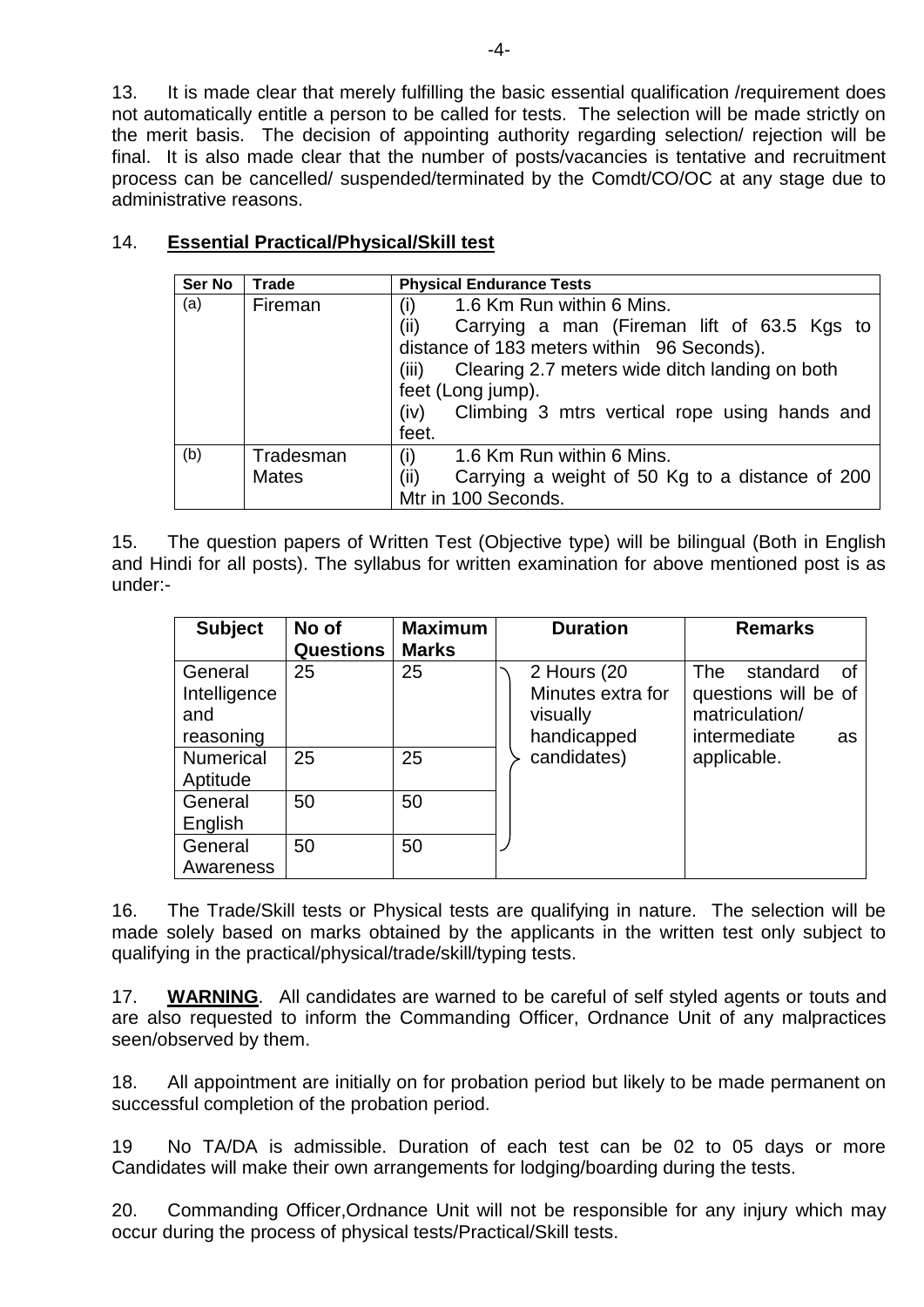THE COMMANDING OFFICER ORDNANCE UNIT PIN - 909036 C/O 56 APO

Affix recent passport size photograph duly attested by a Gazetted Officer

## **APPLICATION FOR RECRUITMENT**

# **Rect Notice No..........**

| 1.           |                              |  |  |  |  |  |  |
|--------------|------------------------------|--|--|--|--|--|--|
| 2.           |                              |  |  |  |  |  |  |
| 3.           |                              |  |  |  |  |  |  |
| $\mathbf{4}$ | Date of Birth:               |  |  |  |  |  |  |
|              | <b>YY</b><br><b>DD</b><br>MМ |  |  |  |  |  |  |
| 5.           | Correspondence Address:-     |  |  |  |  |  |  |
|              |                              |  |  |  |  |  |  |
| 6.           | <b>Permanent Address:-</b>   |  |  |  |  |  |  |
|              |                              |  |  |  |  |  |  |
|              |                              |  |  |  |  |  |  |

District ............................................ State ................................... Pin Code ......................................................................................

7. Educational Qualification

| S.No | <sup>1</sup> Qualification | Name | of   Name                                    |  | of   % of Marks |
|------|----------------------------|------|----------------------------------------------|--|-----------------|
|      |                            |      | School/College   Board/University   obtained |  |                 |
|      |                            |      |                                              |  |                 |

8. Category for which applied :



…p/2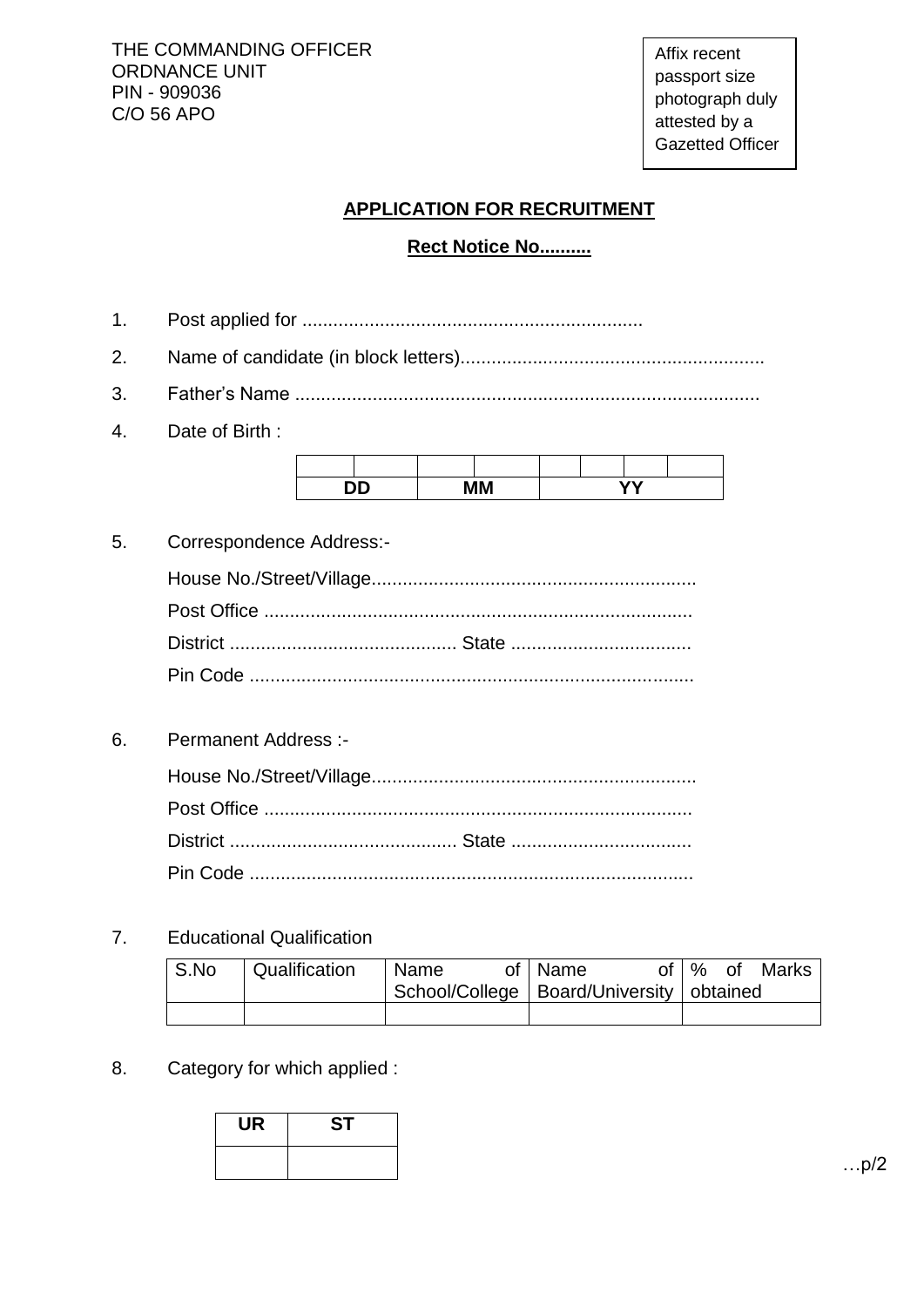9. Whether registered with any employment exchange ? (Yes/No)...............

(If, yes, mention registration No. and name of Employment exchange)

10. Whether employed in central govt services ? Yes/No....... If yes, give details as under :-

| Name of employer   Office Address | <b>Name of Post</b> | <b>Date</b> |  |  |
|-----------------------------------|---------------------|-------------|--|--|
|                                   |                     | appointment |  |  |
|                                   |                     |             |  |  |

### **DECLARATION**

11. I hereby certify that above particulars mentioned in the application are correct and true to the best of my knowledge and belief. I understand that in the event of my information being found false or incorrect at any stage or not satisfying the eligibility criteria according to the requirements of the advertisement, my candidature/ appointment is liable to be cancelled/terminated. I am willing to serve anywhere. I agree that department has the right to transfer me to anywhere in India.

Dated :

Place : (Signature of Candidate) .......................................................................................................................................

### **FOR OFFICE RECORD ONLY**

1. Application received on .................................................... 2. Application accepted/rejected ..........................................

3. Reasons for rejection : Underage//Overage/Documents incomplete/ Photo or documents not attested/Any other reasons to be specified :-

.......................................................................................................................................

4. Index No .......................... Date of test/interview............................................... ...................................................................................................................................